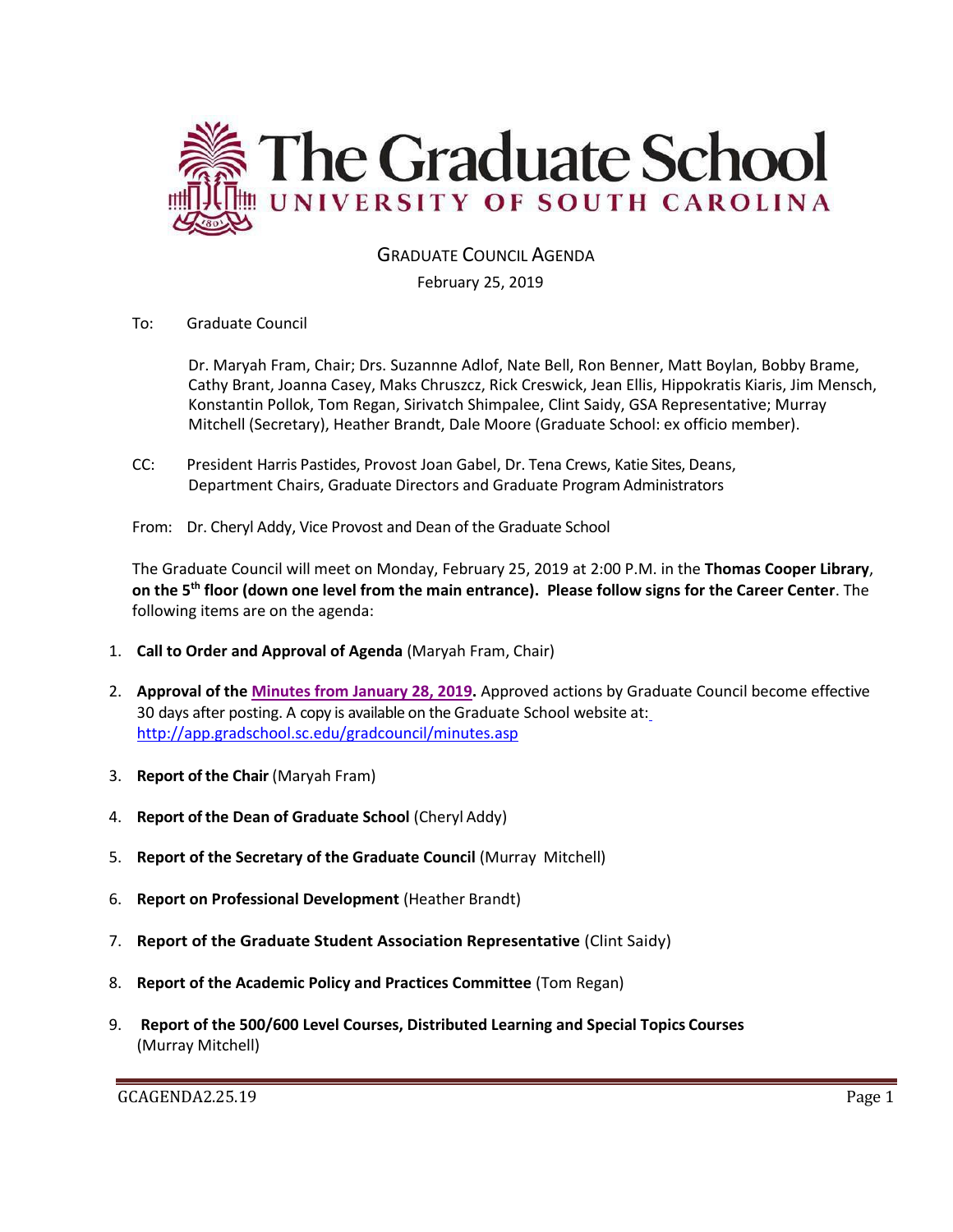This report is presented to Council for informational purposes only; no action is necessary.

#### **500/600 Level Courses**

**EDCE 520** (3) Wellness and Mental Health (New Course Proposal: Summer 2019)

#### **Distributed Learning Proposals**

None at this time

#### **Special Topics Courses**

**BIOS 794** (3) Biostatistical Modeling in Genetic Data Analysis (Fall 2019) **BMEN 589** (3) Developmental Principles of Regenerative Medicine (Spring 2019) **COMD 710** (3) Language & Literacy in Multilingual Children (Fall 2019) **CSCE 790** (3) Experimental Design of Wireless Systems (Fall 2019) **ECHE 589** (3) Fundamentals of Heterogeneous Catalysis (Spring 2019) **ECIV 790** (3) Advanced Technologies for Emerging Contaminants in Water Treatment (Fall 2019) **EDUC 632** (3) Promoting School Success in Homeless and other High-Risk Students (Spring 2019) **ELCT 891** (3) Power Electronics System Design, Semiconductor Devices and Thermal Management (Fall 2019) **ENHS 793** (3) Environment and Women's Reproductive Health (Fall 2019) **ENHS 793** (3) Environmental Nanoscience Research (Spring 2019) **ENHS 793** (3) Foundations in Emergency Management (Summer 2019)

# 10. **Associate Graduate Faculty Nominations** (Murray Mitchell)

None at this time.

# 11. **Fellowships and Scholarships Committee** (Jean Ellis)

#### 12. **Report of Science, Math, and Related Professional Programs Committee** (Rick Creswick)

Below is a list of proposals reviewed by the Committee. Each curricular action can be viewed at this Public Agenda review site:

# <https://www.sc.edu/programproposal/agenda/?id=61&code=GCO>

At this Public Agenda link, the individual proposals are not live-linked, but agenda items are listed in alphabetical order. To view the full proposals, GC members and Committee Chairs still need to go to the Committee Review site, and filter for "Committees", then for the "Committee" called "Added to Grad Council agenda."

- **COMD 721** (1-3) Cognitive Retraining, Public Health, CCP: Fall 2020
- **EPID 798** (1-6) Public Health Practice, Public Health, CCP: Fall 2020